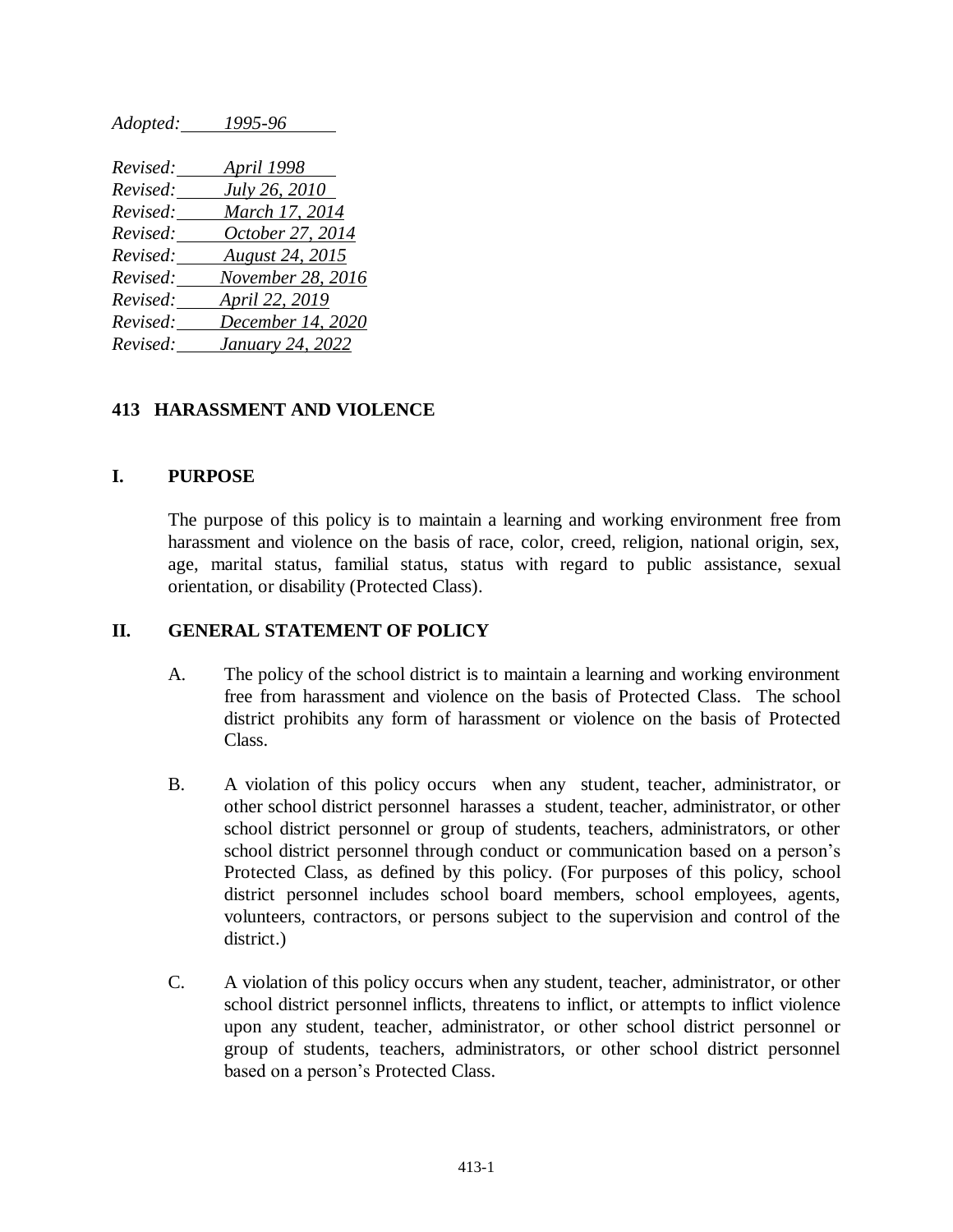D. The school district will act to investigate all complaints, either formal or informal, verbal or written, of harassment or violence based on a person's Protected Class, and to discipline or take appropriate action against any student, teacher, administrator, or other school district personnel found to have violated this policy.

# **III. DEFINITIONS**

- A. "Assault" is:
	- 1. an act done with intent to cause fear in another of immediate bodily harm or death;
	- 2. the intentional infliction of or attempt to inflict bodily harm upon another; or
	- 3. the threat to do bodily harm to another with present ability to carry out the threat.
- B. "Harassment" prohibited by this policy consists of physical or verbal conduct, including, but not limited to, electronic communications, relating to an individual's or group of individuals' race, color, creed, religion, national origin, sex, age, marital status, familial status, status with regard to public assistance, sexual orientation, including gender identity or expression, or disability when the conduct:
	- 1. has the purpose or effect of creating an intimidating, hostile, or offensive working or academic environment;
	- 2. has the purpose or effect of substantially or unreasonable interfering with an individual's work or academic performance; or
	- 3. otherwise adversely affects an individual's employment or academic opportunities.
- C. "Immediately" means as soon as possible but in no event longer than 24 hours.
- D. Protected Classifications; Definitions
	- 1. "Disability" means, with respect to an individual who:
		- a. has a physical, sensory, or mental impairment that materially limits one or more major life activities;
		- b. has a record of such an impairment; or
		- c. is regarded as having such an impairment.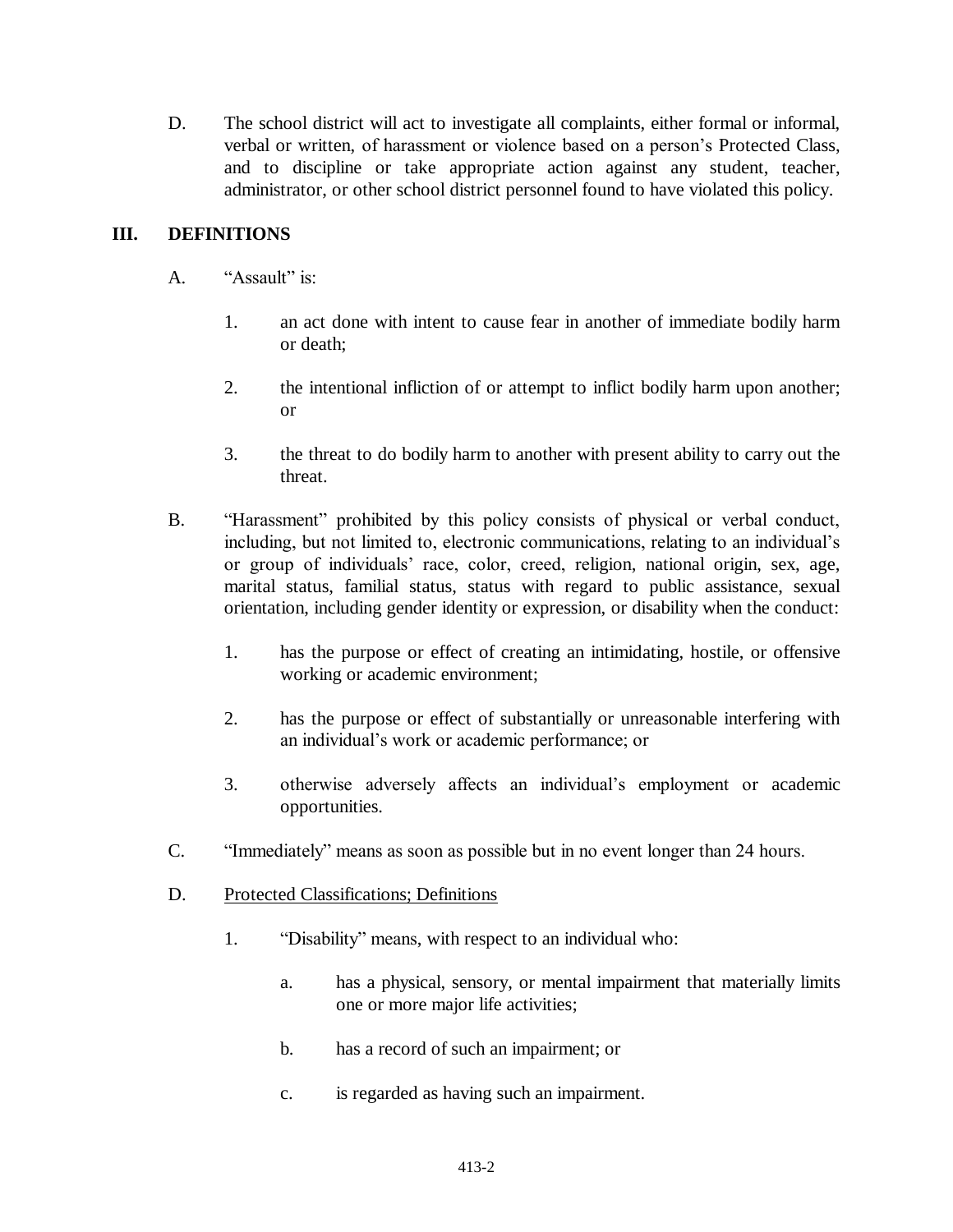- 2. "Familial status" means the condition of one or more minors being domiciled with:
	- a. their parent or parents or the minor's legal guardian; or
	- b. the designee of the parent or parents or guardian with the written permission of the parent or parents or guardian. The protections afforded against harassment or discrimination on the basis of family status apply to any person who is pregnant or is in the process of securing legal custody of an individual who has not attained the age of majority.
- 3. "Marital status" means whether a person is single, married, remarried, divorced, separated, or a surviving spouse and, in employment cases, includes protection against harassment or discrimination on the basis of the identity, situation, actions, or beliefs of a spouse or former spouse.
- 4. "National origin" means the place of birth of an individual or of any of the individual's lineal ancestors.
- 5. "Sex" includes, but is not limited to, pregnancy, childbirth, and disabilities related to pregnancy or childbirth.
- 6. "Sexual orientation" means having or being perceived as having an emotional, physical, or sexual attachment to another person without regard to the sex of that person or having or being perceived as having an orientation for such attachment, or having or being perceived as having a self-image or identity not traditionally associated with one's biological maleness or femaleness. "Sexual orientation" does not include a physical or sexual attachment to children by an adult.
- 7. "Status with regard to public assistance" means the condition of being a recipient of federal, state, or local assistance, including medical assistance, or of being a tenant receiving federal, state, or local subsidies, including rental assistance or rent supplements.
- E. "Remedial response" means a measure to stop and correct acts of harassment or violence, prevent acts of harassment or violence from recurring, and protect, support, and intervene on behalf of a student who is the target or victim of acts of harassment or violence.
- F. Sexual Harassment; Definition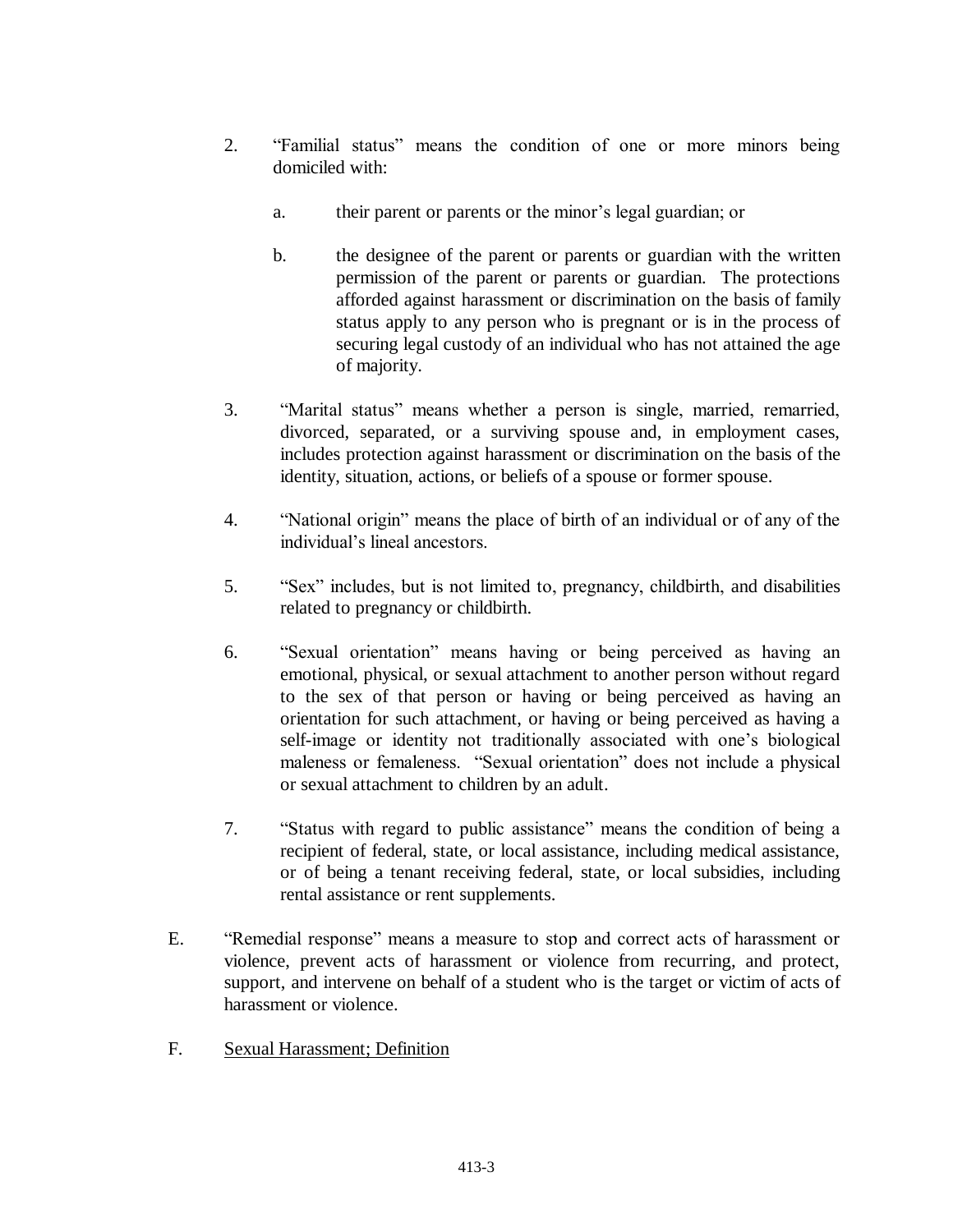- 1. Sexual harassment includes unwelcome sexual advances, requests for sexual favors, sexually motivated physical conduct or other verbal or physical conduct or communication of a sexual nature when:
	- a. submission to that conduct or communication is made a term or condition, either explicitly or implicitly, of obtaining or retaining employment, or of obtaining an education; or
	- b. submission to or rejection of that conduct or communication by an individual is used as a factor in decisions affecting that individual's employment or education; or
	- c. that conduct or communication has the purpose or effect of substantially interfering with an individual's employment or education, or creating an intimidating, hostile or offensive employment or educational environment.
- 2. Sexual harassment may include but is not limited to:
	- a. unwelcome verbal harassment or abuse;
	- b. unwelcome pressure for sexual activity;
	- c. unwelcome, sexually motivated or inappropriate patting, pinching or physical contact, other than necessary restraint of student(s) by teachers, administrators, or other school district personnel to avoid physical harm to persons or property;
	- d. unwelcome sexual behavior or words, including demands for sexual favors, accompanied by implied or overt threats concerning an individual's employment or educational status;
	- e. unwelcome sexual behavior or words, including demands for sexual favors, accompanied by implied or overt promises of preferential treatment with regard to an individual's employment or educational status; or
	- f. unwelcome behavior or words directed at an individual because of sexual orientation, including gender identity or expression.

### G. Sexual Violence; Definition

1. Sexual violence is a physical act of aggression or force or the threat thereof that involves the touching of another's intimate parts, or forcing a person to touch any person's intimate parts. Intimate parts, as defined in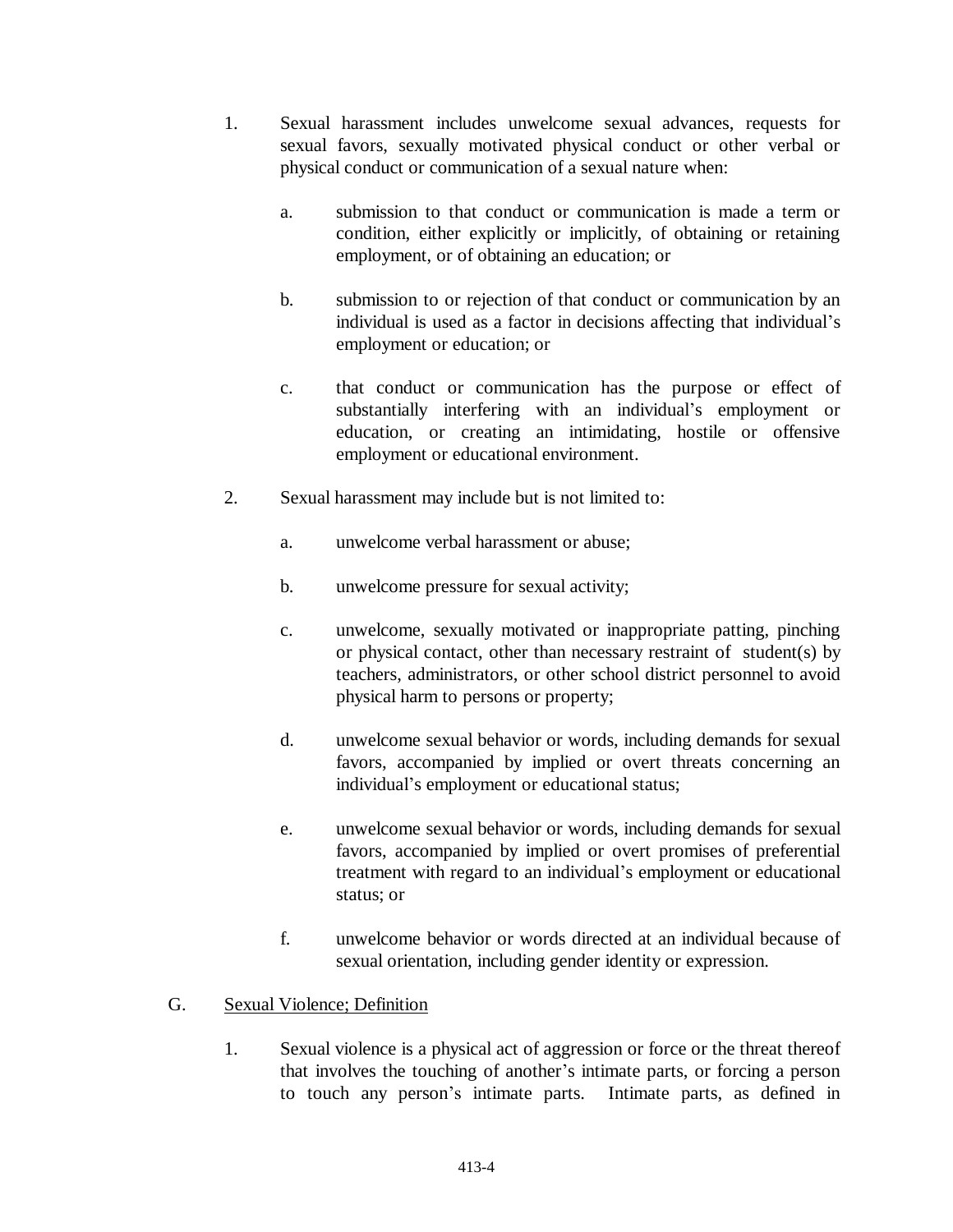Minnesota Statutues, section 609.341, includes the primary genital area, groin, inner thigh, buttocks, or breast, as well as the clothing covering these areas.

- 2. Sexual violence may include, but is not limited to:
	- a. touching, patting, grabbing, or pinching another person's intimate parts;
	- b. coercing, forcing, or attempting to coerce or force the touching of anyone's intimate parts;
	- c. coercing, forcing, or attempting to coerce or force sexual intercourse or a sexual act on another; or
	- d. threatening to force or coerce sexual acts, including the touching of intimate parts or intercourse, on another.

### H. Violence; Definition

Violence prohibited by this policy is a physical act of aggression or assault upon another or group of individuals because of, or in a manner reasonably related to an individual's Protected Class.

### **IV. REPORTING PROCEDURES**

- A. Any person who believes he or she has been the target or victim of harassment or violence on the basis of Protected Class by a student, teacher, administrator, or other school district personnel, or any person with knowledge or belief of conduct which may constitute harassment or violence prohibited by this policy toward a student, teacher, administrator, or other school district personnel or group of students, teachers, administrators, or other school district personnel should report the alleged acts immediately to an appropriate school district official designated by this policy. A person may report conduct that may constitute harassment or violence anonymously. However, the school district may not rely solely on an anonymous report to determine discipline or other remedial responses.
- B. The school district encourages the reporting party or complainant to use the report form available from the principal or building supervisor of each building or available from the school district office, but oral reports shall be considered complaints as well.
- C. Nothing in this policy shall prevent any person from reporting harassment or violence directly to a school district human rights officer or to the superintendent. If the complaint involves the building report taker, the complaint shall be made or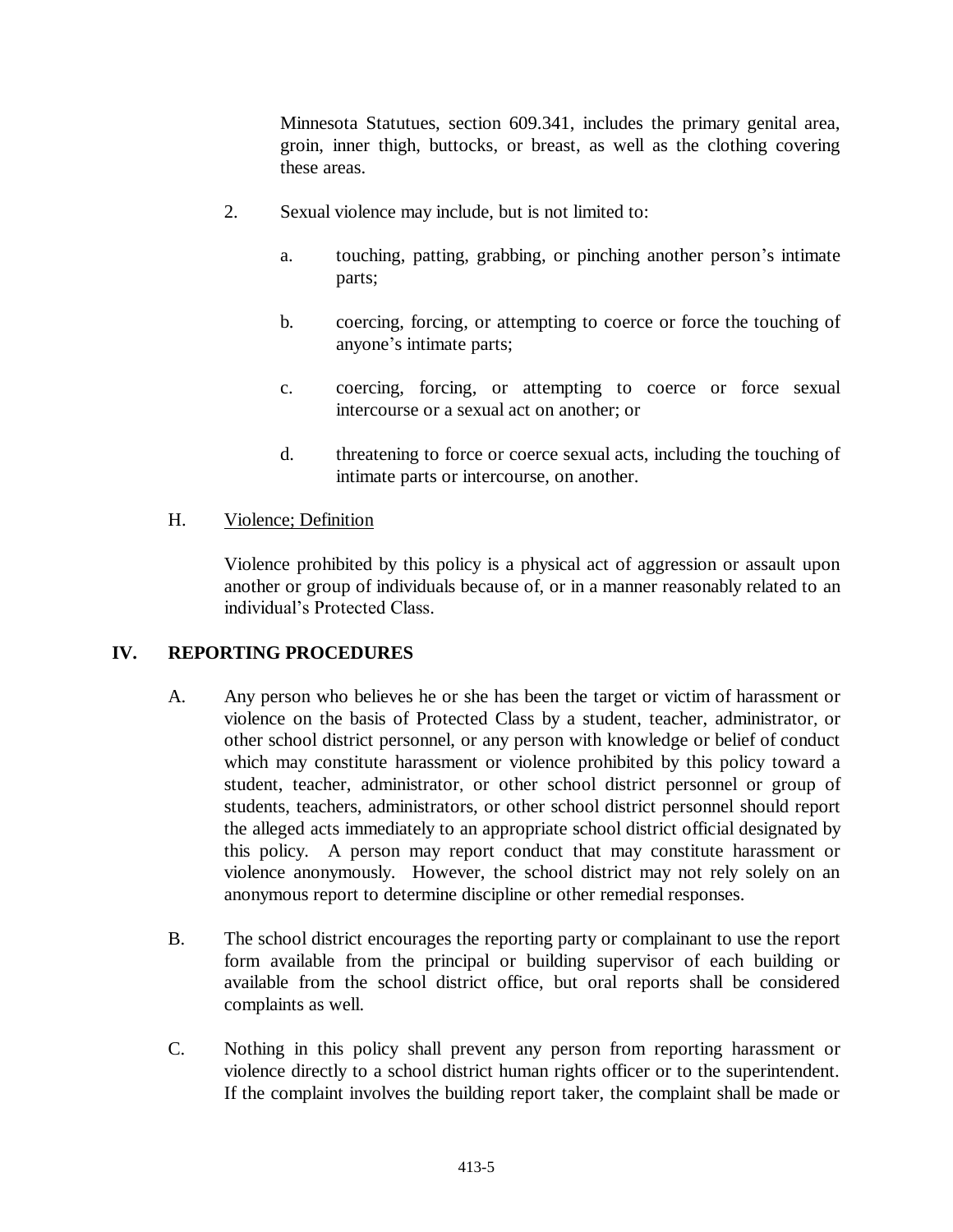filed directly with the superintendent or the school district human rights officer by the reporting party or complainant.

- D. In Each School Building. The building principal, the principal's designee, or the building supervisor (hereinafter the "building report taker") is the person responsible for receiving oral or written reports of harassment or violence prohibited by this policy at the building level. Any adult school district personnel who receives a report of harassment or violence prohibited by this policy shall inform the building report taker immediately. If the complaint involves the building report taker, the complaint shall be made or filed directly with the superintendent or the school district human rights officer by the reporting party or complainant. The building report taker shall ensure that this policy and its procedures, practices, consequences, and sanctions are fairly and fully implemented and shall serve as a primary contact on policy and procedural matters.
- E. A teacher, school administrator, volunteer, contractor, or other school employee shall be particularly alert to possible situations, circumstances, or events that might include acts of harassment or violence. Any such person who witnesses, observes, receives a report of, or has other knowledge or belief of conduct that may constitute harassment or violence shall make reasonable efforts to address and resolve the harassment or violence and shall inform the building report taker immediately. School district personnel who fail to inform the building report taker of conduct that may constitute harassment or violence or who fail to make reasonable efforts to address and resolve the harassment or violence in a timely manner may be subject to disciplinary action.
- F. Upon receipt of a report, the building report taker must notify the school district human rights officer immediately, without screening or investigating the report. The building report taker may request, but may not insist upon a written complaint. A written statement of the facts alleged will be forwarded as soon as practicable by the building report taker to the human rights officer. If the report was given verbally, the building report taker shall personally reduce it to written form within 24 hours and forward it to the human rights officer. Failure to forward any harassment or violence report or complaint as provided herein will result in disciplinary action against the building report taker.
- G. In the District. The school board hereby designates the Human Resources Specialist as the school district human rights officer to receive reports or complaints of harassment or violence prohibited by this policy. If the complaint involves a human rights officer, the complaint shall be filed directly with the superintendent.<sup>1</sup>

<sup>&</sup>lt;sup>1</sup> In some school districts the superintendent may be the human rights officer. If so, an alternative individual should be designated by the school board.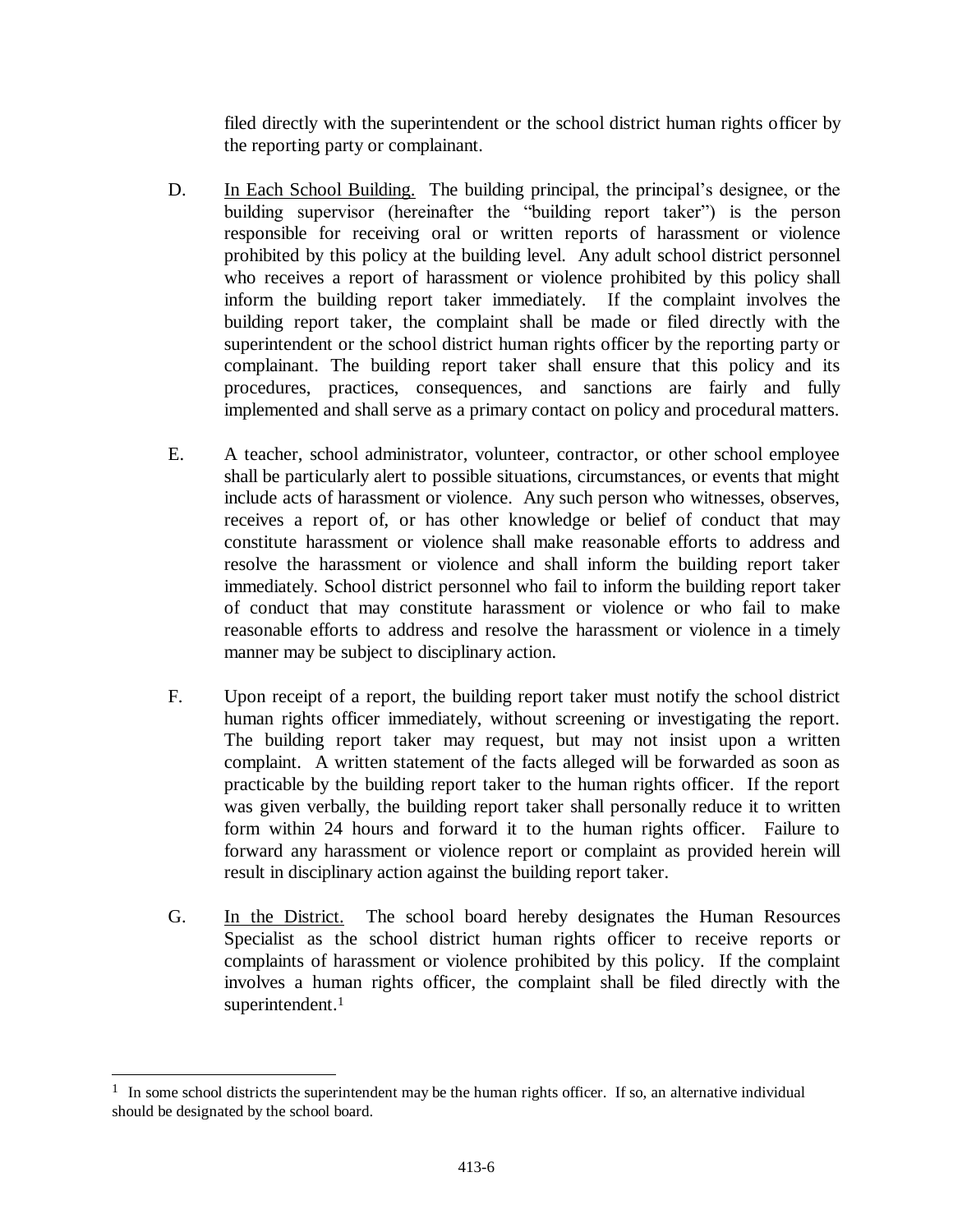- H. The school district shall conspicuously post the name of the human rights officer(s), including mailing addresses and telephone numbers.
- I. Submission of a good faith complaint or report of harassment or violence prohibited by this policy will not affect the complainant or reporter's future employment, grades, work assignments, or educational or work environment.
- J. Use of formal reporting forms is not mandatory.
- K. Reports of harassment or violence prohibited by this policy are classified as private educational and/or personnel data and/or confidential investigative data and will not be disclosed except as permitted by law.
- L. The school district will respect the privacy of the complainant(s), the individual(s) against whom the complaint is filed, and the witnesses as much as possible, consistent with the school district's legal obligations to investigate, to take appropriate action, and to conform with any discovery or disclosure obligations.
- M. Retaliation against a victim, good faith reporter, or a witness of violence or harassment is prohibited.
- N. False accusations or reports of violence or harassment against another person are prohibited.
- O. A person who engages in an act of violence or harassment, reprisal, retaliation, or false reporting of violence or harassment, or permits, condones, or tolerates violence or harassment shall be subject to discipline or other remedial responses for that act in accordance with the school district's policies and procedures.

Consequences for students who commit, or are a party to, prohibited acts of violence or harassment or who engage in reprisal or intentional false reporting may range from remedial responses or positive behavioral interventions up to and including suspension and/or expulsion.

Consequences for employees who permit, condone, or tolerate violence or harassment or engage in an act of reprisal or intentional false reporting of violence or harassment may result in disciplinary action up to and including termination or discharge.

Consequences for other individuals engaging in prohibited acts of violence or harassment may include, but not be limited to, exclusion from school district property and events and/or termination of services and/or contracts.

### **V. INVESTIGATION**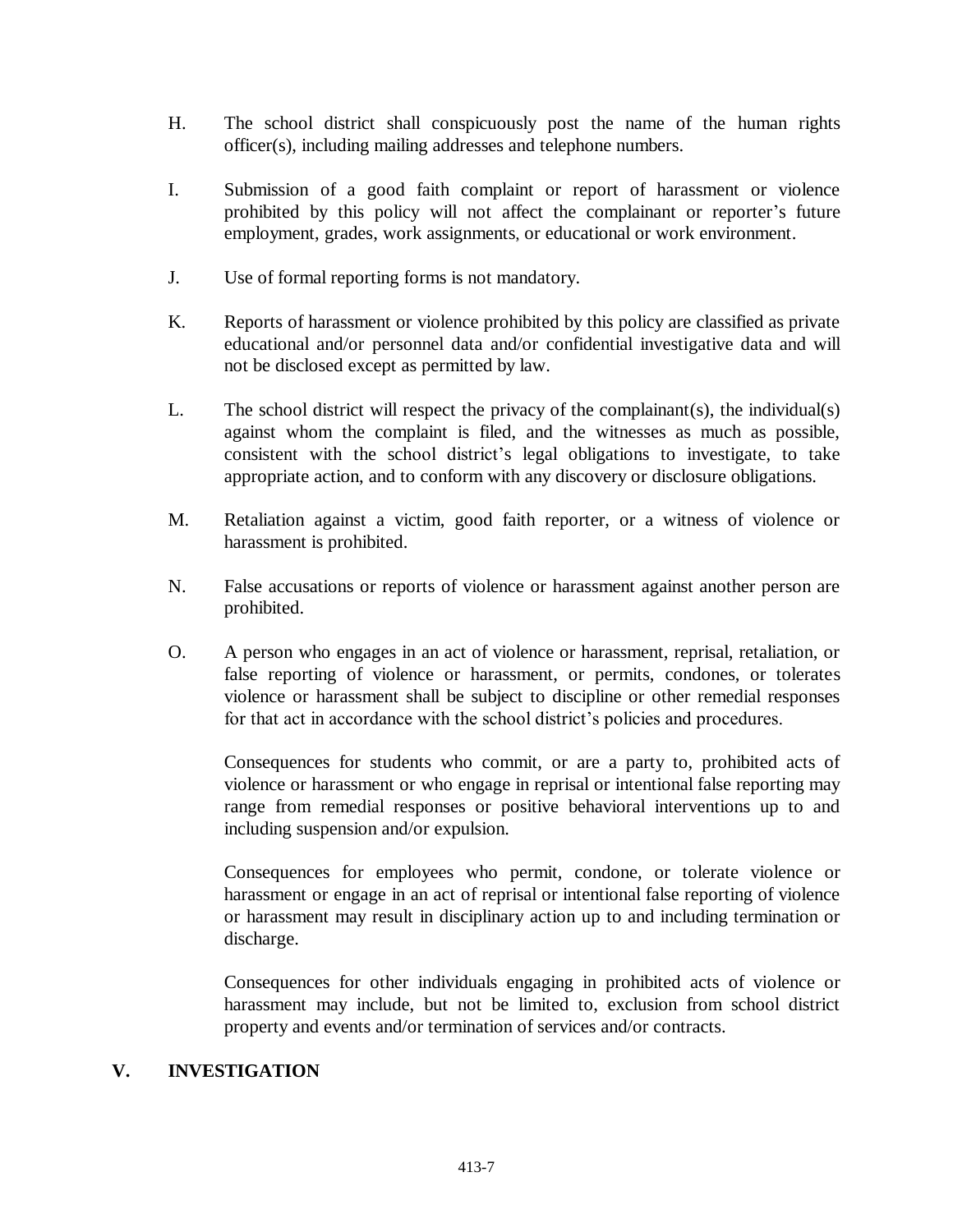- A. By authority of the school district, the human rights officer, within three (3) days of the receipt of a report or complaint alleging harassment or violence prohibited by this policy, shall undertake or authorize an investigation. The investigation may be conducted by school district officials or by a third party designated by the school district.
- B. The investigation may consist of personal interviews with the complainant, the individual(s) against whom the complaint is filed, and others who may have knowledge of the alleged incident(s) or circumstances giving rise to the complaint. The investigation may also consist of any other methods and documents deemed pertinent by the investigator.
- C. In determining whether alleged conduct constitutes a violation of this policy, the school district should consider the surrounding circumstances, the nature of the behavior, past incidents or past or continuing patterns of behavior, the relationships between the parties involved, and the context in which the alleged incidents occurred. Whether a particular action or incident constitutes a violation of this policy requires a determination based on all the facts and surrounding circumstances.
- D. In addition, the school district may take immediate steps, at its discretion, to protect the target or victim, the complainant, and students, teachers, administrators or other school district personnel pending completion of an investigation of alleged harassment or violence prohibited by this policy.
- E. The alleged perpetrator of the act(s) of harassment or violence shall be allowed the opportunity to present a defense during the investigation or prior to the imposition of discipline or other remedial responses.
- F. The investigation will be completed as soon as practicable. The school district human rights officer shall make a written report to the superintendent upon completion of the investigation. If the complaint involves the superintendent, the report may be filed directly with the school board. The report shall include a determination of whether the allegations have been substantiated as factual and whether they appear to be violations of this policy.

# **VI. SCHOOL DISTRICT ACTION**

A. Upon completion of an investigation that determines a violation of this policy has occurred, the school district will take appropriate action. Such action may include, but is not limited to, warning, suspension, exclusion, expulsion, transfer, remediation, termination, or discharge. Disciplinary consequences will be sufficiently severe to try to deter violations and to appropriately discipline prohibited behavior. School district action taken for violation of this policy will be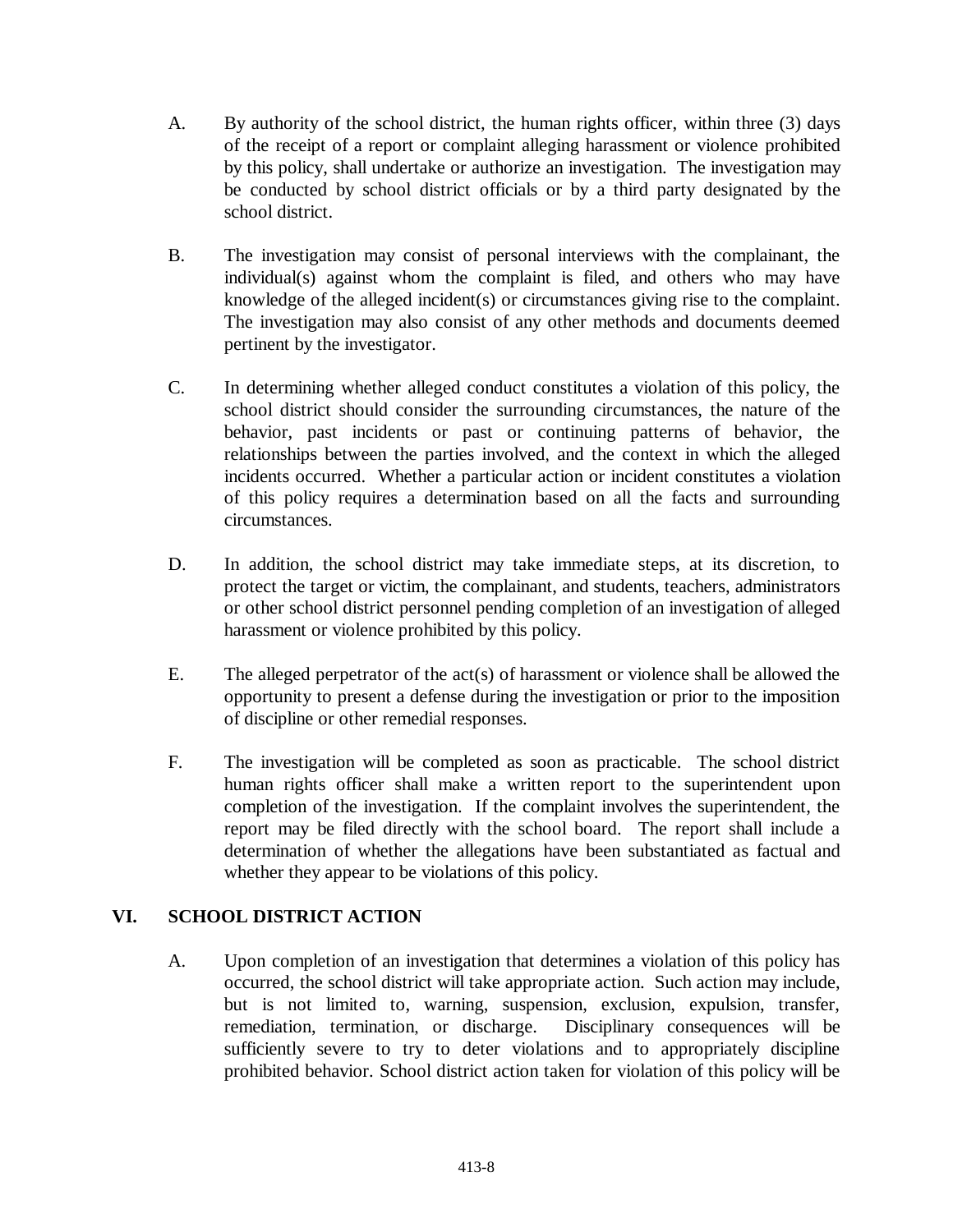consistent with requirements of applicable collective bargaining agreements, Minnesota and federal law, and applicable school district policies and regulations.

- B. The school district is not authorized to disclose to a victim private educational or personnel data regarding an alleged perpetrator who is a student or employee of the school district. School officials will notify the targets or victims and alleged perpetrators of harassment or violence, the parent(s) or guardian(s) of targets or victims of harassment or violence and the parent(s) or guardian(s) of alleged perpetrators of harassment or violence who have been involved in a reported and confirmed harassment or violence incident of the remedial of disciplinary action taken, to the extent permitted by law.
- C. In order to prevent or respond to acts of harassment or violence committed by or directed against a child with a disability, the school district shall, where determined appropriate by the child's individualized education program (IEP) or Section 504 team, allow the child's IEP or Section 504 plan to be drafted to address the skills and proficiencies the child needs as a result of the child's disability to allow the child to respond to or not to engage in acts of harassment or violence.

# **VII. RETALIATION OR REPRISAL**

The school district will discipline or take appropriate action against any student, teacher, administrator, or other school district personnel who commits an act of reprisal or who retaliates against any person who asserts, alleges, or makes a good faith report of alleged harassment or violence prohibited by this policy, who testifies, assists, or participates in an investigation of retaliation or alleged harassment or violence, or who testifies, assists, or participates in a proceeding or hearing relating to such harassment or violence. Retaliation includes, but is not limited to, any form of intimidation, reprisal, harassment, or intentional disparate treatment. Disciplinary consequences will be sufficiently severe to deter violations and to appropriately discipline the individual(s) who engaged in the harassment or violence. Remedial responses to the harassment or violence shall be tailored to the particular incident and nature of the conduct.

## **VIII. RIGHT TO ALTERNATIVE COMPLAINT PROCEDURES**

These procedures do not deny the right of any individual to pursue other avenues of recourse which may include filing charges with the Minnesota Department of Human Rights or another state or federal agency, initiating civil action, or seeking redress under state criminal statutes and/or federal law.

## **IX. HARASSMENT OR VIOLENCE AS ABUSE**

A. Under certain circumstances, alleged harassment or violence may also be possible abuse under Minnesota law. If so, the duties of mandatory reporting under Minnesota Statutes Chapter 260E may be applicable.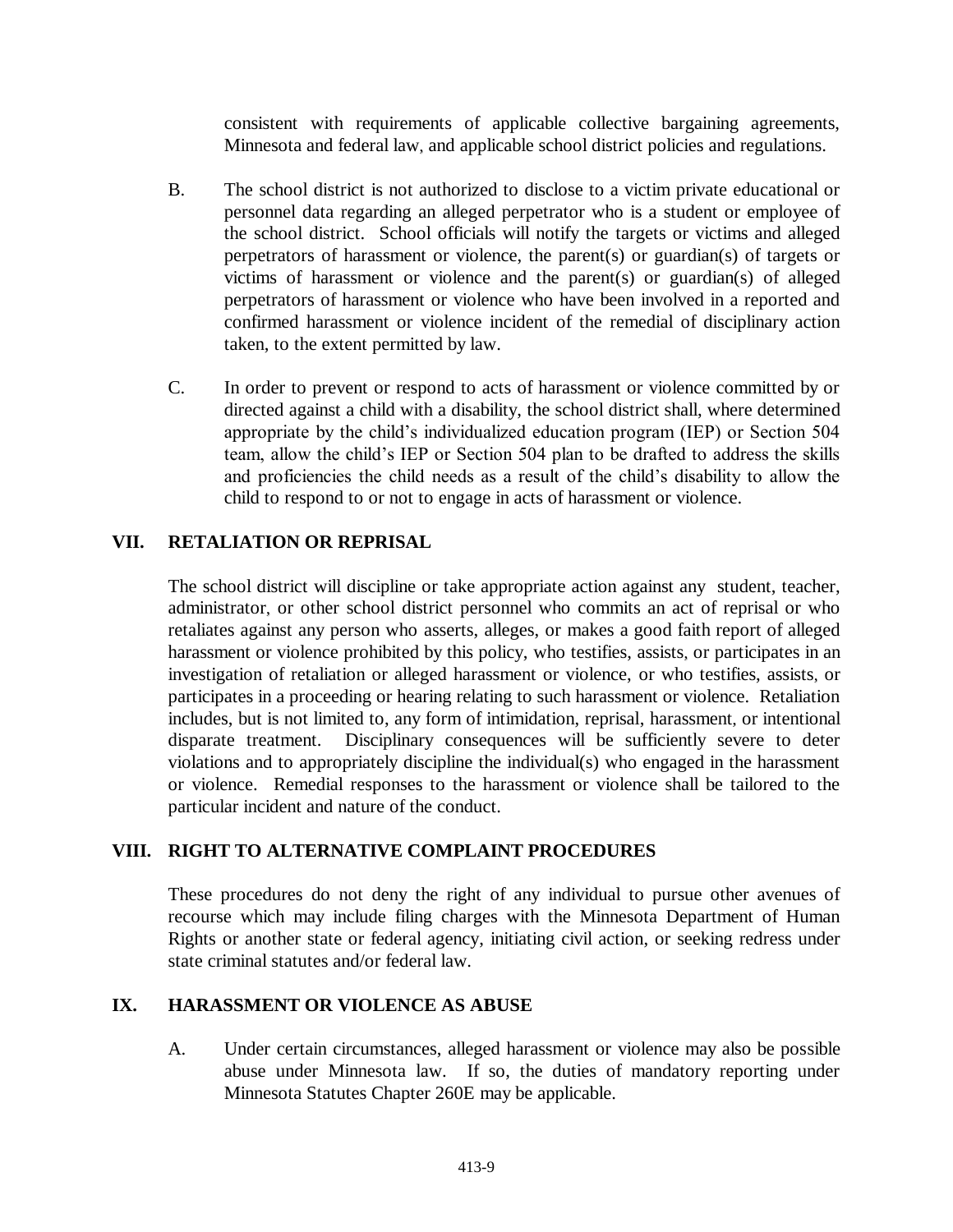B. Nothing in this policy will prohibit the school district from taking immediate action to protect victims of alleged harassment, violence, or abuse.

### **X. DISSEMINATION OF POLICY AND TRAINING**

- A. This policy shall be conspicuously posted throughout each school building in areas accessible to students and staff members.
- B. This policy shall be given to each school district employee and independent contractor who regularly interacts with students at the time of initial employment with the school district.
- C This policy shall appear in the student handbook.
- D The school district will develop a method of discussing this policy with students and employees.
- E The school district may implement violence prevention and character development education programs to prevent and reduce policy violations. Such programs may offer instruction on character education including, but not limited to, character qualities such as attentiveness, truthfulness, respect for authority, diligence, gratefulness, self-discipline, patience, forgiveness, respect for others, peacemaking, resourcefulness, and/or sexual abuse prevention.
- F. This policy shall be reviewed at least annually for compliance with state and federal law.

| <b>Legal References:</b> | Minn. Stat. § 120B.232 (Character Development Education)                  |
|--------------------------|---------------------------------------------------------------------------|
|                          | Minn. Stat. § 120B.234 (Child Sexual Abuse Prevention Education)          |
|                          | Minn. Stat. § 121A.03, Subd. 2 (Sexual, Religious, and Racial Harassment  |
|                          | and Violence Policy)                                                      |
|                          | Minn. Stat. § 121A.031 (School Student Bullying Policy)                   |
|                          | Minn. Stat. Ch. 363A (Minnesota Human Rights Act)                         |
|                          | Minn. Stat. $§$ 609.341 (Definitions)                                     |
|                          | Minn. Stat. Ch. 260 E (Reporting of Maltreatment of Minors)               |
|                          | 20 U.S.C. §§ 1681-1688 (Title IX of the Education Amendments of 1972)     |
|                          | 29 U.S.C. § 621 et seq. (Age Discrimination in Employment Act)            |
|                          | 29 U.S.C. § 794 (Section 504 of the Rehabilitation Act of 1973)           |
|                          | 42 U.S.C. § 1983 (Civil Action for Deprivation of Rights)                 |
|                          | 42 U.S.C. 2000d <i>et seq.</i> (Title VI of the Civil Rights Act of 1964) |
|                          | 42 U.S.C. § 2000e et seq. (Title VII of the Civil Rights Act)             |
|                          | 42 U.S.C. § 12101 et seq. (Americans with Disabilities Act)               |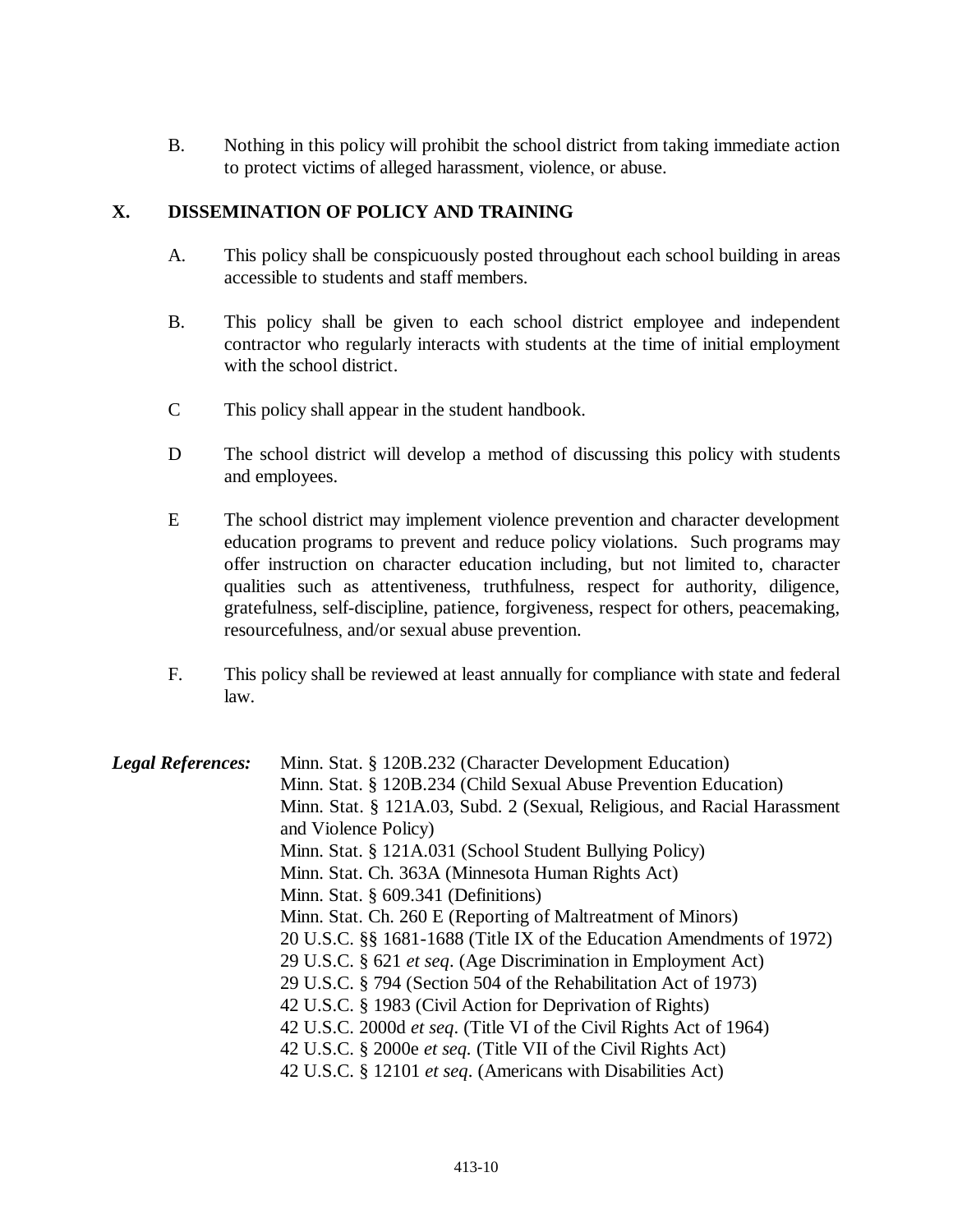*Cross References:* MSBA/MASA Model Policy 102 (Equal Educational Opportunity) MSBA/MASA Model Policy 401 (Equal Employment Opportunity) MSBA/MASA Model Policy 402 (Disability Nondiscrimination Policy) MSBA/MASA Model Policy 403 (Discipline, Suspension, and Dismissal of School District Employees) MSBA/MASA Model Policy 406 (Public and Private Personnel Data) MSBA/MASA Model Policy 414 (Mandated Reporting of Child Neglect or Physical or Sexual Abuse) MSBA/MASA Model Policy 415 (Mandated Reporting of Maltreatment of Vulnerable Adults) MSBA/MASA Model Policy 506 (Student Discipline) MSBA/MASA Model Policy 514 (Bullying Prohibition Policy) MSBA/MASA Model Policy 515 (Protection and Privacy of Pupil Records) MSBA/MASA Model Policy 521 (Student Disability Nondiscrimination) MSBA/MASA Model Policy 522 (Title IX Sex Nondiscrimination, Grievance Procedures and Process) MSBA/MASA Model Policy 524 (Internet Acceptable Use and Safety Policy) MSBA/MASA Model Policy 525 (Violence Prevention) MSBA/MASA Model Policy 526 (Hazing Prohibition) MSBA/MASA Model Policy 528 (Student Parental, Family, and Marital Status Nondiscrimination)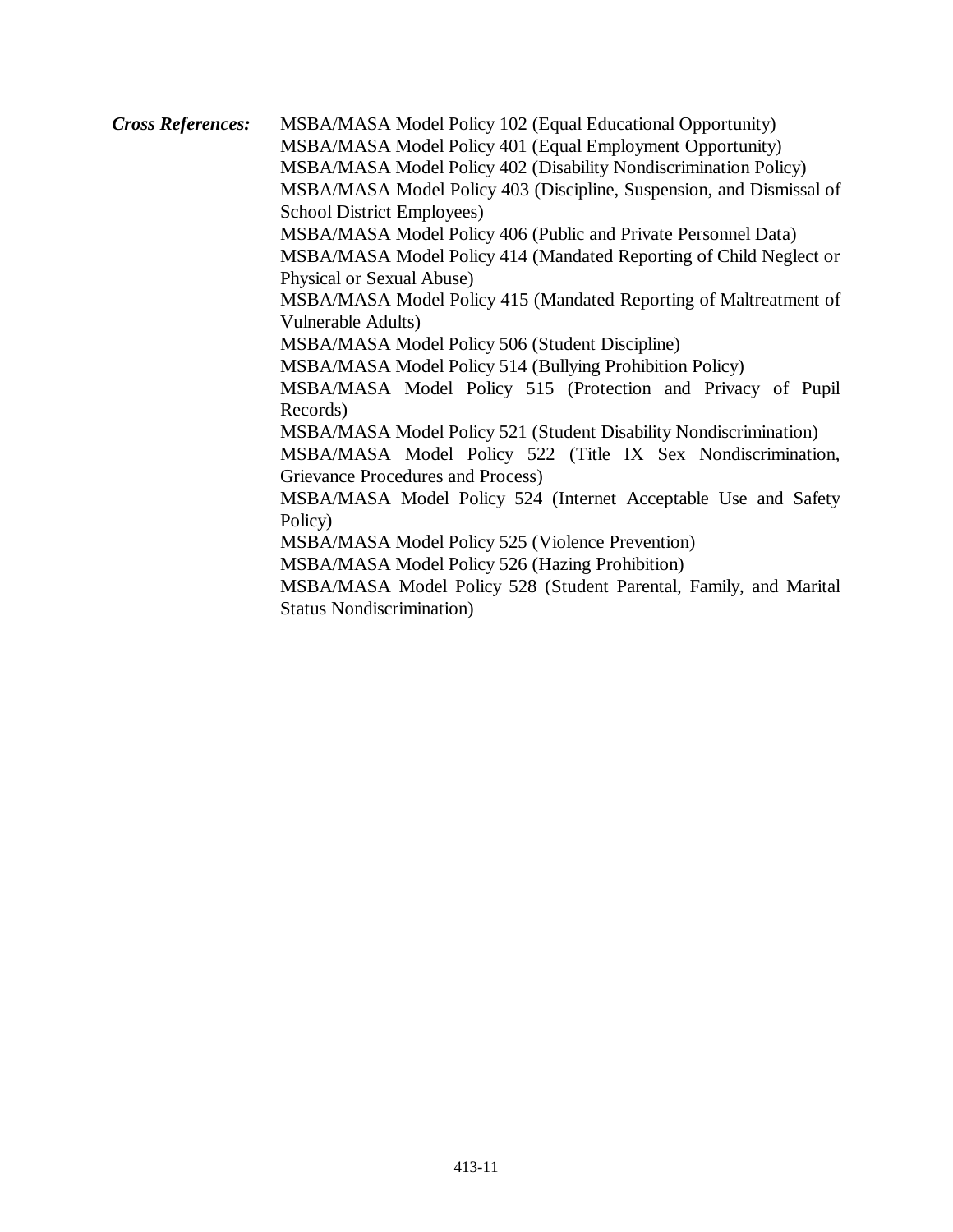## **INDEPENDENT SCHOOL DISTRICT NO. 879 HARASSMENT AND VIOLENCE REPORT FORM**

### General Statement of Policy Prohibiting Harassment and Violence

Independent School District No. 879 maintains a firm policy prohibiting all forms of discrimination. Harassment or violence against students or employees or groups of students or employees on the basis of race, color, creed, religion, national origin, sex, age, marital status, familial status, status with regard to public assistance, sexual orientation, including gender identity and expression, or disability is strictly prohibited. All persons are to be treated with respect and dignity. Harassment or violence on the basis of race, color, creed, religion, national origin, sex, age, marital status, familial status, status with regard to public assistance, sexual orientation, including gender identity and expression, or disability by any pupil, teacher, administrator or other school personnel, which create an intimidating, hostile or offensive environment will not be tolerated under any circumstances.

\_\_\_\_\_\_\_\_\_\_\_\_\_\_\_\_\_\_\_\_\_\_\_\_\_\_\_\_\_\_\_\_\_\_\_\_\_\_\_\_\_\_\_\_\_\_\_\_\_\_\_\_\_\_\_\_\_\_\_\_\_\_\_\_\_\_\_\_\_\_\_\_\_\_

\_\_\_\_\_\_\_\_\_\_\_\_\_\_\_\_\_\_\_\_\_\_\_\_\_\_\_\_\_\_\_\_\_\_\_\_\_\_\_\_\_\_\_\_\_\_\_\_\_\_\_\_\_\_\_\_\_\_\_\_\_\_\_\_\_\_\_\_\_\_\_\_\_

\_\_\_\_\_\_\_\_\_\_\_\_\_\_\_\_\_\_\_\_\_\_\_\_\_\_\_\_\_\_\_\_\_\_\_\_\_\_\_\_\_\_\_\_\_\_\_\_\_\_\_\_\_\_\_\_\_\_\_\_\_\_\_\_\_\_\_\_\_\_\_\_\_

\_\_\_\_\_\_\_\_\_\_\_\_\_\_\_\_\_\_\_\_\_\_\_\_\_\_\_\_\_ \_\_\_\_\_\_\_\_\_\_\_\_\_\_\_\_\_\_\_\_\_\_\_\_\_\_\_

\_\_\_\_\_\_\_\_\_\_\_\_\_\_\_\_\_\_\_\_\_\_\_\_\_\_\_\_\_\_\_\_\_\_\_\_\_\_\_\_\_\_\_\_\_\_\_\_\_\_\_\_\_\_\_\_\_\_\_\_\_\_\_

#### Complainant

Home Address

Work Address

Home Phone Work Phone

Date of Alleged Incident(s)

Basis of Alleged Harassment/Violence - circle as appropriate: race  $\cdot$  color  $\cdot$  creed  $\cdot$  religion  $\cdot$ national origin  $\$ sex  $\$ age  $\$  marital status  $\$  familial status  $\$  status with regard to public assistance  $\$ sexual orientation, including gender identity and expression \ disability

Name of person you believe harassed or was violent toward you or another person or group.

If the alleged harassment or violence was toward another person or group, identify that person or group.

\_\_\_\_\_\_\_\_\_\_\_\_\_\_\_\_\_\_\_\_\_\_\_\_\_\_\_\_\_\_\_\_\_\_\_\_\_\_\_\_\_\_\_\_\_\_\_\_\_\_\_\_\_\_\_\_\_\_\_\_\_\_\_\_\_\_\_\_\_\_\_\_\_\_\_\_\_\_

Describe the incident(s) as clearly as possible, including such things as: what force, if any, was used; any verbal statements (i.e. threats, requests, demands, etc.); what, if any, physical contact was involved; etc. (Attach additional pages if necessary.)

\_\_\_\_\_\_\_\_\_\_\_\_\_\_\_\_\_\_\_\_\_\_\_\_\_\_\_\_\_\_\_\_\_\_\_\_\_\_\_\_\_\_\_\_\_\_\_\_\_\_\_\_\_\_\_\_\_\_\_\_\_\_\_\_\_\_\_\_\_\_\_\_\_\_\_\_\_\_ \_\_\_\_\_\_\_\_\_\_\_\_\_\_\_\_\_\_\_\_\_\_\_\_\_\_\_\_\_\_\_\_\_\_\_\_\_\_\_\_\_\_\_\_\_\_\_\_\_\_\_\_\_\_\_\_\_\_\_\_\_\_\_\_\_\_\_\_\_\_\_\_\_\_\_\_\_\_ \_\_\_\_\_\_\_\_\_\_\_\_\_\_\_\_\_\_\_\_\_\_\_\_\_\_\_\_\_\_\_\_\_\_\_\_\_\_\_\_\_\_\_\_\_\_\_\_\_\_\_\_\_\_\_\_\_\_\_\_\_\_\_\_\_\_\_\_\_\_\_\_\_\_\_\_\_\_